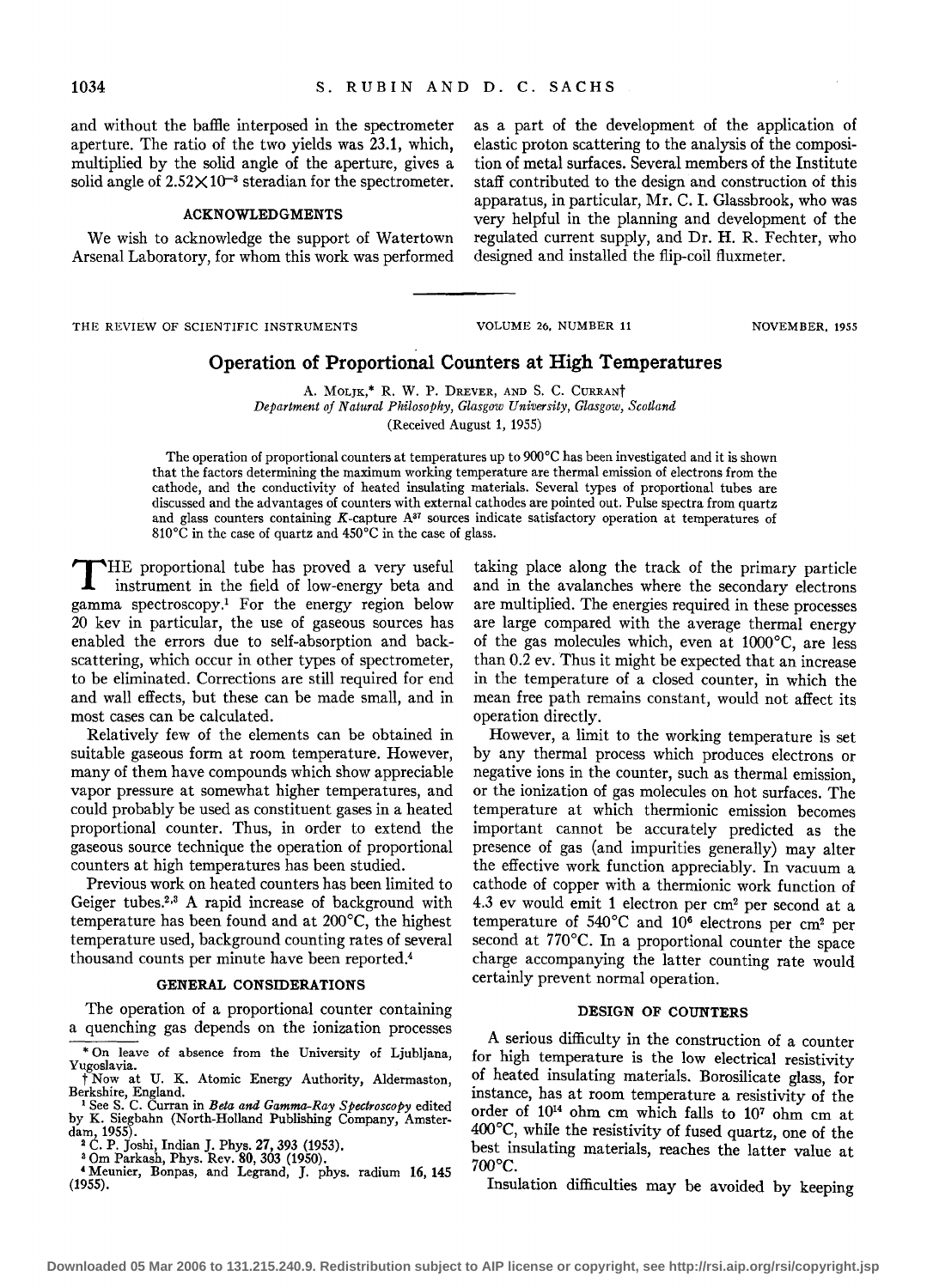

FIG. 1. Proportional counter of hard glass for use at temperatures up to 450°C. Thickened lines indicate conducting coatings on the glass.

the insulators cold and this method was used in some of the preliminary experiments. However, a counter of this type is not suitable for vaporized sources which would condense on the cold surfaces.

For temperatures up to  $450^{\circ}$ C a hard glass counter such as shown in Fig. 1 can be used. It differs from conventional design in having a considerable length of glass insulation at both ends of the cathode. In addition wide rings of graphite on the surface of the glass act as guard electrodes, preventing the large leakage current reaching the wire. The cathode is of nickel, which has a work function of 5.0 ev.

Proportional counters with external cathodes can also be used.<sup>5</sup> A quartz counter of this type which operates satisfactorily at temperatures up to 800°C, is shown in Fig. 2. The tungsten wire, of diameter 0.1 mm, is spot-welded to the molybdenum strip seal and is kept tight by a tungsten spring. The cathode and guard rings are films of graphite, or evaporated metal, on the outside surface of the quartz.

At temperatures above 180°C the quartz is sufficiently conducting to prevent charges accumulating on the inside surface, and the counter operates as if it had a normal internal cathode. However at room temperature when the quartz is a good insulator the counter behaves as if a condenser were connected in series with the cathode. During counting charge collects on this condenser, causing a slow decrease in gain if the applied voltage is constant. In addition changes of the sensitive volume occur due to variations in the distribution of charge on the quartz surface between the cathode and the guard rings. Quartz counters with external cathodes are therefore unsuitable for accurate work at temperatures below 180°C but for higher temperatures they have several advantages. They can be made relatively easily and chemical decomposition of filling gases is less likely in the absence of large metal surfaces.

Glass counters of similar design are also convenient for many purposes, and operate at temperatures between 120°C and 450°C when borosilicate glass is used.

#### EXPERIMENTAL TECHNIQUE

In a comprehensive check of the operation of a proportional counter energy resolution has to be measured, and the absence of spurious pulses must be established. A measurement of the dependence of counting rate on the voltage applied to the counter gives some information about both of these factors, and this method was widely used before multichannel pulse analyzers were available. A more sensitive test is the analysis of the pulse-height distribution obtained when short-range monoenergetic electrons are produced throughout the sensitive volume of the counter.

In practice a beam of monoenergetic x-rays can be fired into the counter, or a suitable gaseous  $K$ -capture source can be included in the filling. The latter method was employed in the present experiments, using the *K* and *L* radiations from A37 sources.

A standard technique was developed for preparing and testing the various counters. Each counter was first carefully degassed for several hours under a vacuum better than  $10^{-5}$  mm of mercury at a temperature of 1000°C, when made from quartz, and S40°C when of glass. The counter was then filled with argon and carbon dioxide to partial pressures of 30 em and 7 em of mercury respectively, together with a trace of  $A^{37}$ , and sealed off. The total gas pressure was chosen to prevent excessive pressure when the counter is hot. The counter was arranged in a thermostatically controlled furnace, screened electrically by stainless steel sheet. The high voltage connection was made through a quartz tube, while the signal was brought out through a screened lead with ceramic insulation. The pulses from the counter, after amplification, were examined on an oscilloscope and analyzed by a Hutchinson-Scarrott 100-channel kicksorter. For temperature measurement a platinum-platinum rhodium thermocouple was used. Pulse spectra and counting rates were measured at various temperatures, with gas multiplication factors ranging from 2000 to 20 000.

# GLASS COUNTERS

Glass counters both with internal and external cathodes have operated satisfactorily at temperatures up to 520°C. Pulse distribution spectra and counting rates taken with the same applied voltages at various temperatures between 120°C and 520°C were identical within statistical errors. Typical spectra taken at 450°C in a counter with a nickel cathode are given in Fig. 3, which shows the 2.8 kev  $A^{37}$  K-peak, and in Fig. 4, which shows the  $240$  ev  $L$  peak. Such curves indicated that the operation of the counter down to energies of 70 ev was completely unaffected by change of temperature within the range stated. It may be remarked that the dimensions of the counter were limited by the furnace available, so end effects were



FIG. 2. External cathode counter of fused quartz for operation at temperatures up to 800°C.

<sup>~</sup>A. L. Cockcroft and J. M. Valentine, J. Sci. Instr. 27, 262 (1950).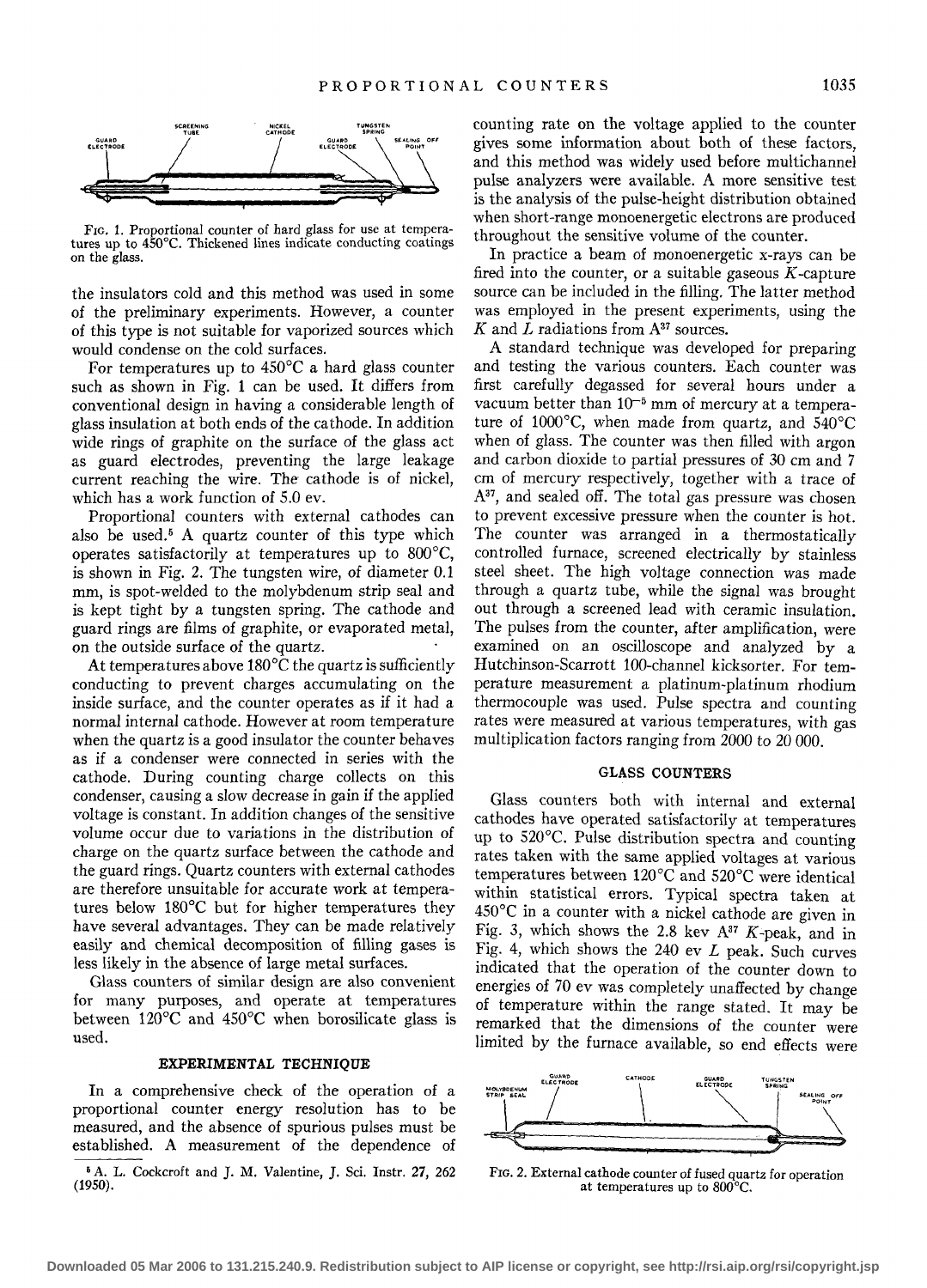

FIG. 3. K-peak of  $A^{37}$  taken in a glass counter at 450°C.

relatively large. Better energy resolution can be obtained with longer counters.

The factor limiting the operating temperature of the glass counters was the electrical conductivity of the glass. In the present experiments a borosilicate glass<sup>6</sup> was used. At 540°C, the maximum working temperature, the current flowing through the glass from the cathode to the guard rings was 4 ma, while at  $425^{\circ}$ C it was 320  $\mu$ a, and at 330°C 20  $\mu$ a.





When glass counters were operated with appreciable leakage current, electrolysis effects appeared. The graphite films on the surface of the glass became less efficient as guard rings and after about one coulomb of electricity had passed, direct leakage to the wire occurred. This effect is due to removal of metallic ions from the vicinity of the guard rings with a resultant increase of resistivity there. The graphite electrodes thus become effectively insulated from the glass. At high temperatures this limits the life of the type of glass counter described, but this difficulty could be avoided by using metal guard rings sealed to the glass.

Another effect related to the decrease of resistivity of glass with temperature was overshoot, which became apparent at about 400°C. This was caused by a reduction of the time constant of the input circuit to a value comparable with the differentiation time constant, 15  $\mu$ sec, in the amplifier.



FIG. 5. *K*-peak of A<sup>37</sup> taken in a quartz counter at 810°C.

In the first experiment the head amplifier was directly connected to the counter wire, and at temperatures above 400°C, a reduction in the anode current of the input valve was noted. Further work showed that a cell formed by the graphite and tungsten electrodes with the glass as electrolyte was generating an emf of 0.5 volt. In later experiments an external voltage source was used to compensate for this, or condenser coupling was employed.

A spurious effect observed in a counter with an internal nickel cathode is worth noting. At about 170°C spurious pulses appeared and rapidly became more frequent with further increase in temperature. The pulses were due to sparking between the cathode and the slightly conducting glass. This effect was prevented